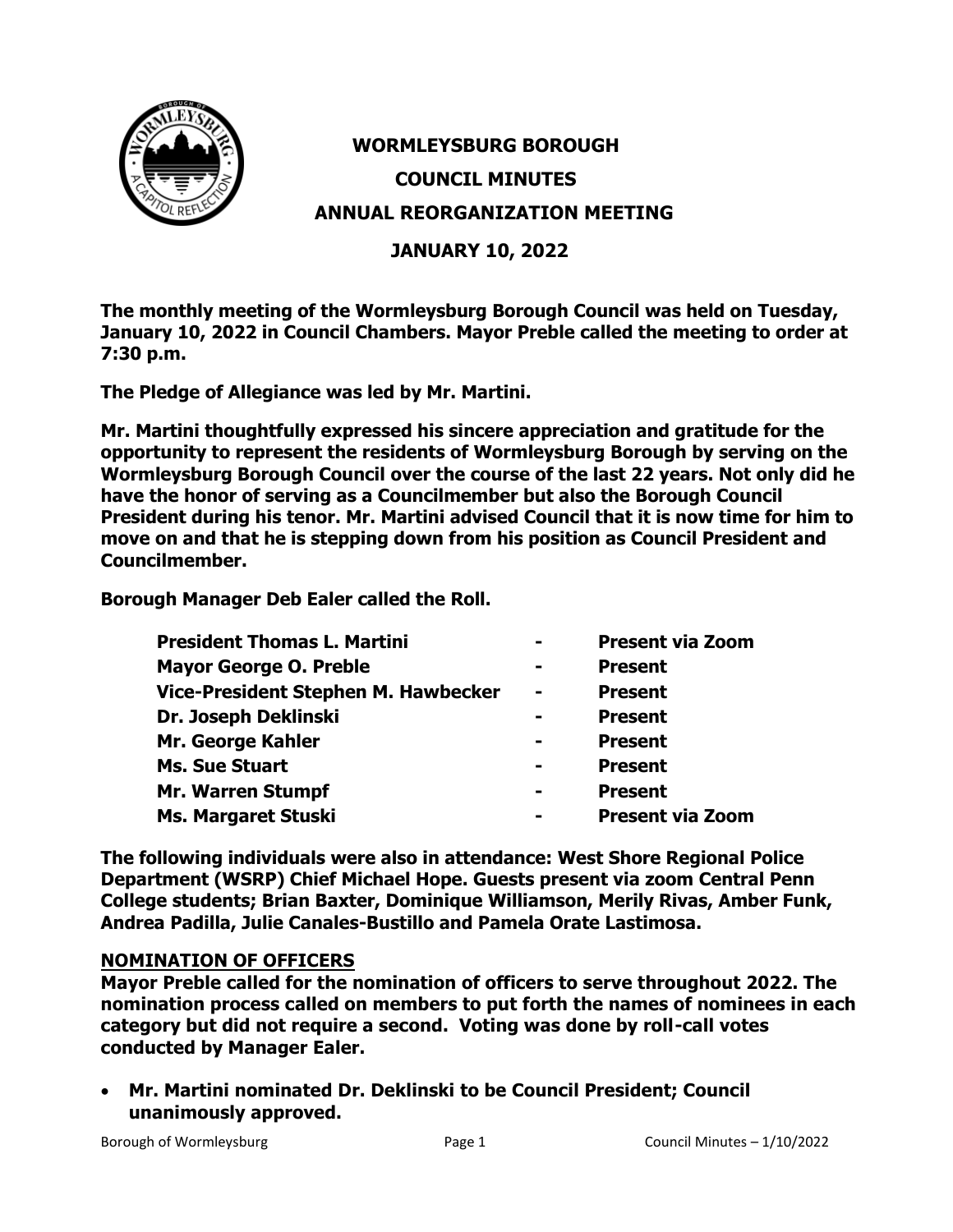• **Dr. Deklinski nominated Mr. Hawbecker for Council Vice President; Council unanimously approved.**

**After these votes, Dr. Deklinski commenced his role as Council President and accepted the gavel from Mayor Preble for the remainder of the meeting.** 

# **APPROVAL OF THE AGENDA**

**ACTION: On motion made by Ms. Stuart and seconded by Mr. Stumpf the agenda was unanimously approved as presented with no changes.**

## **APPROVAL OF THE MINUTES**

**ACTION: On motion made by Ms. Stuart and seconded by Mr. Stumpf the minutes of the December 14, 2021 meeting were unanimously approved as presented.**

### **APPOINTMENT OF OFFICERS AND COMMITEES**

- **Dr. Deklinski nominated Deborah Ealer for Borough Manager/Secretary and Treasurer; Council unanimously approved.**
- **Dr. Deklinski nominated Hamilton and Musser for Assistant Treasurer; Council unanimously approved.**
- **Mr. Stumpf nominated Attorney Salzmann and his firm, Salzmann Hughes, P.C., to serve as Borough Solicitor; Council unanimously approved.**
- **Ms. Stuart nominated Frank Sparrow as Vacancy Board Chair; Council unanimously approved.**
- **Mr. Stumpf nominated Ms. Stuski as primary and Ms. Stuart as alternate representatives on the Capital Region Council of Governments (CapCOG); Council unanimously approved.**
- **Mr. Martini nominated Ms. Stuart and Mayor Preble to serve on the West Shore Regional Police Commission; Council unanimously approved.**
- **Ms. Stuart nominated Mr. Stumpf to serve as an alternate on the West Shore Regional Police Commission; Council unanimously approved.**
- **Ms. Stuski nominated Dr. Deklinski and Mr. Stumpf to represent the Borough at the West Shore Bureau of Fire Commission; Council unanimously approved.**
- **Ms. Stuart nominated Dr. Deklinski and Manager Ealer to serve on the Cumberland County Tax Bureau; Council unanimously approved.**
- **Mr. Stumpf nominated Ms. Stuart and Mr. Hawbecker to serve on the Municipal Advisory Board; Council unanimously approved.**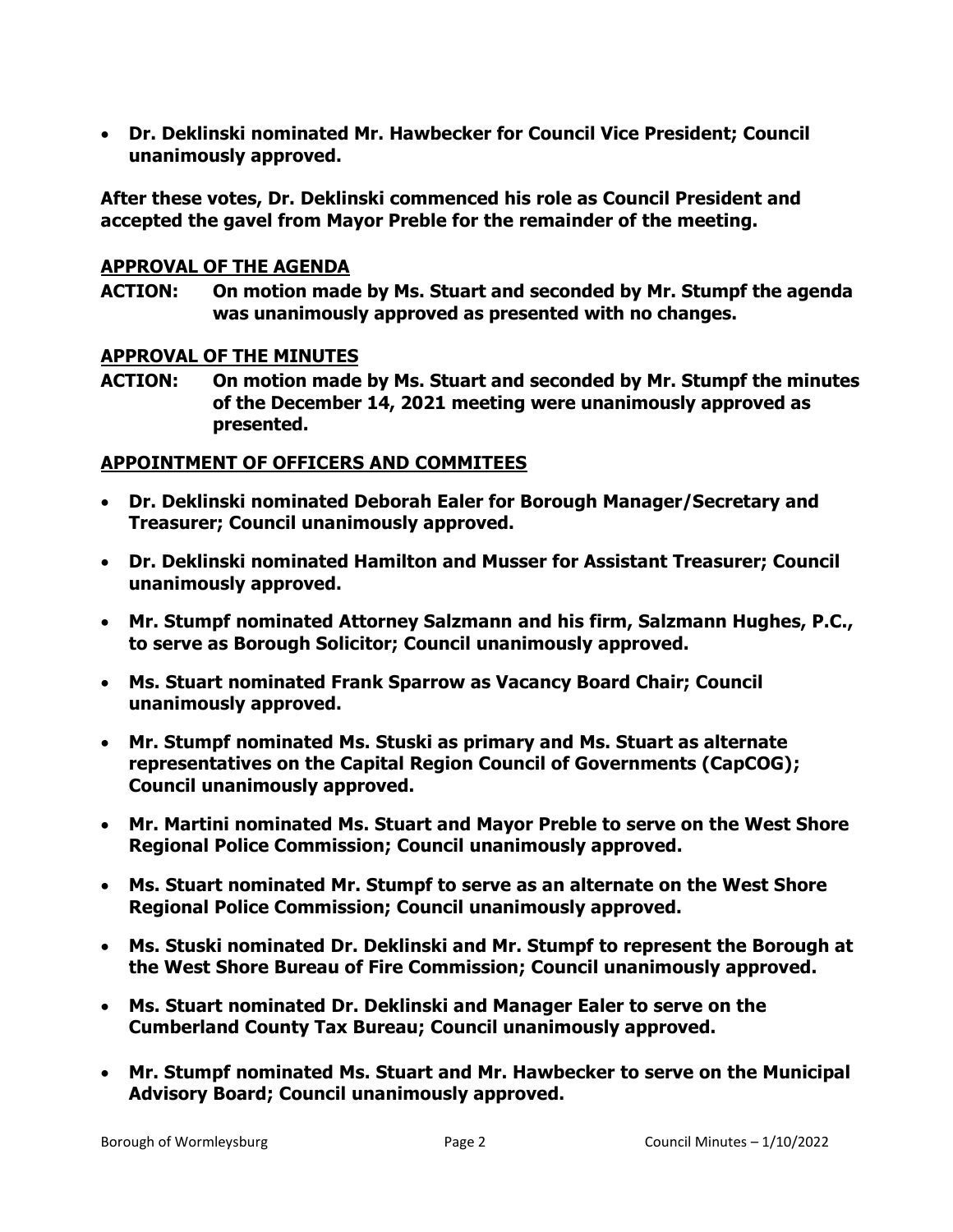• **Ms. Stumpf nominated Ms. Stuski and Ms. Stuart to serve as the Pennsylvania State Association of Boroughs (PSAB) Voting Delegate and Alternate, respectively; Council unanimously approved.** 

**Dr. Deklinski requested that Council members provide him with any updates or proposed changes to last year's committee assignments. He tentatively plans to act on Committee appointments at the next meeting.** 

# **APPOINTMENT OF BOARD VACANCIES**

- **ACTION: On motion made by Ms. Stuart, and seconded by Mr. Stumpf, Council unanimously approved the appointment of Dr. Deklinski, Shaun Donovan and Dan Acurti to the Planning Commission effective January 1, 2022 for a four-year term.**
- **ACTION: On motion made by Ms. Stuski, and seconded by Mr. Kahler, Council unanimously approved the appointment of Arreanne Reading to the Recreation Board effective January 1, 2022 for a five-year term.**
- **ACTION: On motion made by Ms. Stuski, and seconded by Mr. Stumpf, Council unanimously approved the appointment of Dan McClure to the Zoning Hearing Board effective January 1, 2022 for a fiveyear term.**

# **CITIZENS' COMMENTS**

**No comments.**

# **BUILDING PLANS**

**There were no building plans.** 

#### **PUBLIC HEARINGS**

**There were no public hearings.**

#### **REPORTS FROM APPOINTED BOROUGH OFFICERS**

#### **Borough Manager**

**The Borough Manager's monthly report, which was emailed earlier, was accepted with no questions.**

**Borough Treasurer**

**The December Treasurer's report was reviewed.**

**ACTION: On motion made by Ms. Stuski and seconded by Ms. Stuart, the December Treasurer's report was accepted and directed to be filed for audit.**

#### **Borough Solicitor**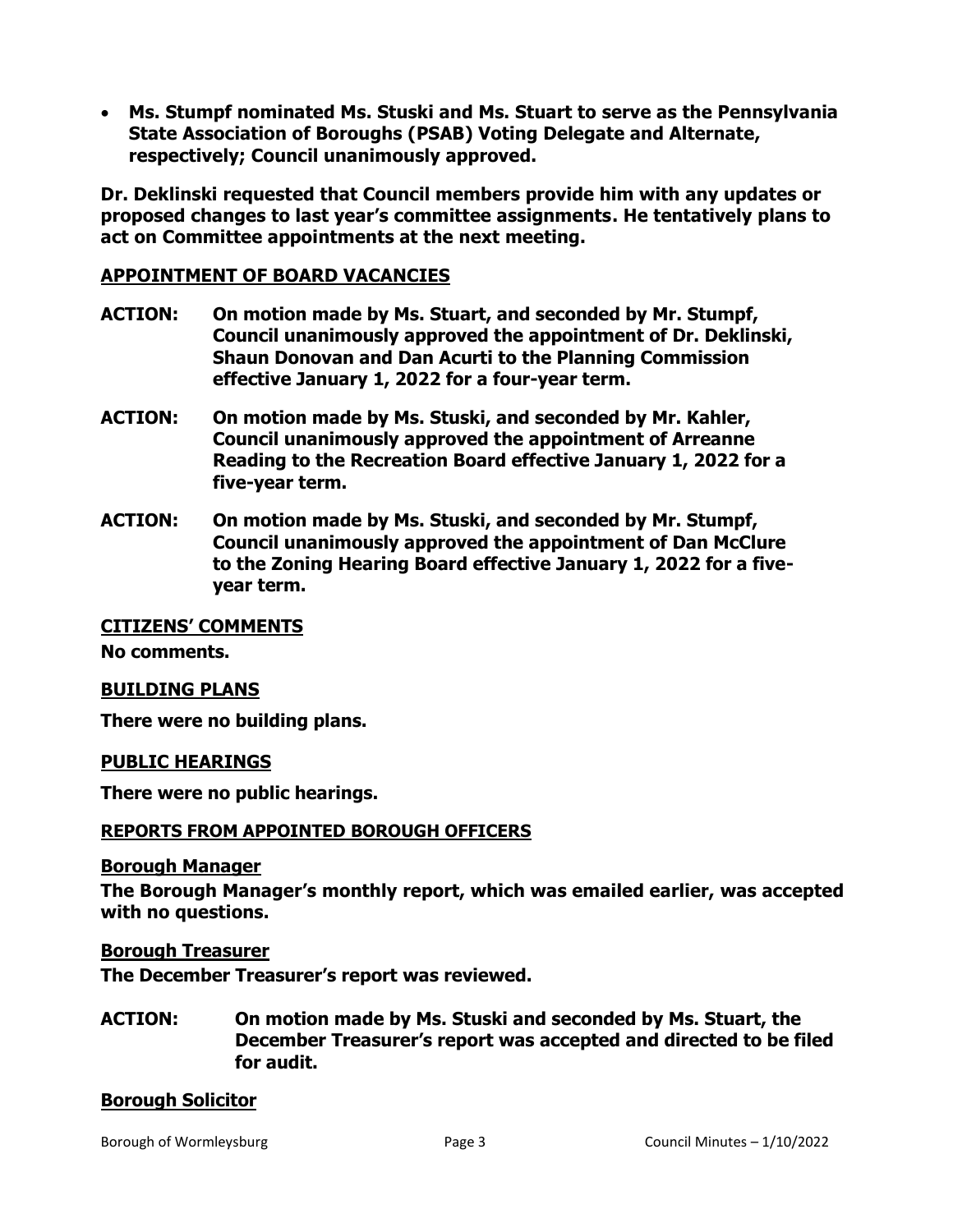**No report.**

# **Borough Engineer**

**No report.**

# **COUNCIL PRESIDENT'S REPORT**

**Dr. Deklinski thanked Council for their support and confidence in appointing him as Council President.**

# **COUNCIL VICE-PRESIDENT'S REPORT**

**Mr. Hawbecker provided the report.**

**ACTION: On motion made by Mr. Hawbecker, and seconded by Ms. Stuart, Council unanimously approved the distribution of funds as follows (as evidenced by the check registers dated from 12/14/2021 to 1/10/2022).**

| <b>Accounts</b>      | <b>Number of Checks</b> | <b>Distribution Summary</b> |  |  |
|----------------------|-------------------------|-----------------------------|--|--|
| <b>General Fund</b>  | 20                      | 47,133.89                   |  |  |
| <b>Fire Tax Fund</b> | 2                       | 1,061.55                    |  |  |
| <b>Sewer Fund</b>    | 11                      | 4,732.19                    |  |  |
| Total                |                         | 52,927.63*                  |  |  |

**\*The distribution summary total may include inter-fund transfers in keeping with accounting requirements.** 

# **MAYOR'S REPORT**

**The Mayor provided his monthly report, which was accepted without questions.** 

# **COMMITTEE REPORTS**

# **Parks, Public Lands and Recreation Committee, COG**

**Ms. Stuski reported that the annual CapCOG dinner and reorganization meeting will be at the Central Hotel and Conference Center – Best Western in Union Deposit on January 17, 2022.**

# **Planning Commission and Streets, Sanitary/Highway Committee**

**Dr. Deklinski advised that the Borough Engineer is actively working on multiple projects within the borough.**

# **Service/Property Committee**

# **No report.**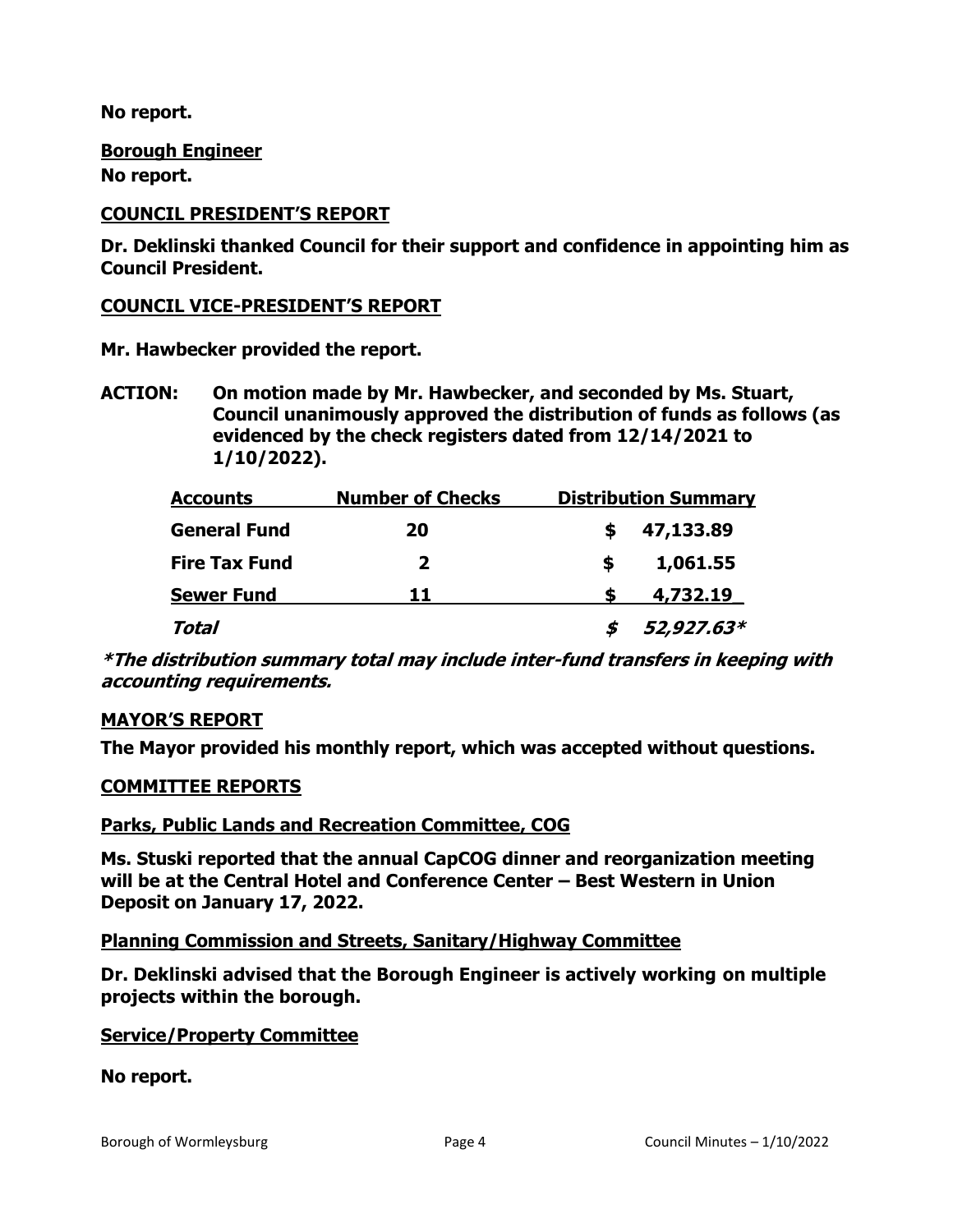**Codes Enforcement, Zoning, Sidewalks and Shade Trees Committee Ms. Stuart advised the Codes Committee meeting is scheduled for January 12, 2022.**

**Ms. Stuart advised the Council Workshop meeting is scheduled for January 18, 2022 and provided an draft excel spreadsheet to Council summarizing topic of discussion details noted in the PEL report.**

**Ms. Stuart advised the Municipal Advisory meeting is scheduled for January 31, 2022.**

**ACTION: On motion made by Mr. Martini and seconded by Mr. Stumpf, Council unanimously approved a letter be written to Chairman Mark A. Nordenberg 2021 PA Legislative Reapportionment Commission delineating the Borough's opposition to PA Redistricting as Proposed for District 103; to be signed by Council President Dr. Deklinski.**

# **Public Safety Committee**

**ACTION: On motion made by Mr. Stumpf and seconded by Ms. Stuart, Council unanimously approved the West Shore Bureau of Fire (WSBF) Major Incident Types and Classification reports for December 2021.** 

**Mr. Stumpf thanked Mr. Martini for his service as a Councilmember and his extraordinary contribution to the community throughout the years.** 

# **NEW BUSINESS**

**ACTION: On motion made by Ms. Stuart and seconded by Mr. Martini, Council unanimously approved the Handicap Request for Beverly Martinez at 203 South Second Street with Notice of Vacancy to be provided by the property owner should tenant Beverly Martinez cease occupancy.** 

# **OLD BUSINESS**

**ACTION: On motion made by Ms. Stuski and seconded by Mr. Kahler, Council reluctantly and heavy heartedly accepted the letter of resignation as Councilmember and Council President from Mr. Martini effective January 31, 2022; the vacancy to be advertised.** 

#### **Administrative Committee**

**No report.**

# **EXECUTIVE SESSION**

**Council excused guests at 8:25 p.m. and held executive session with Counsel present to discuss a personal matter. No votes were taken.**